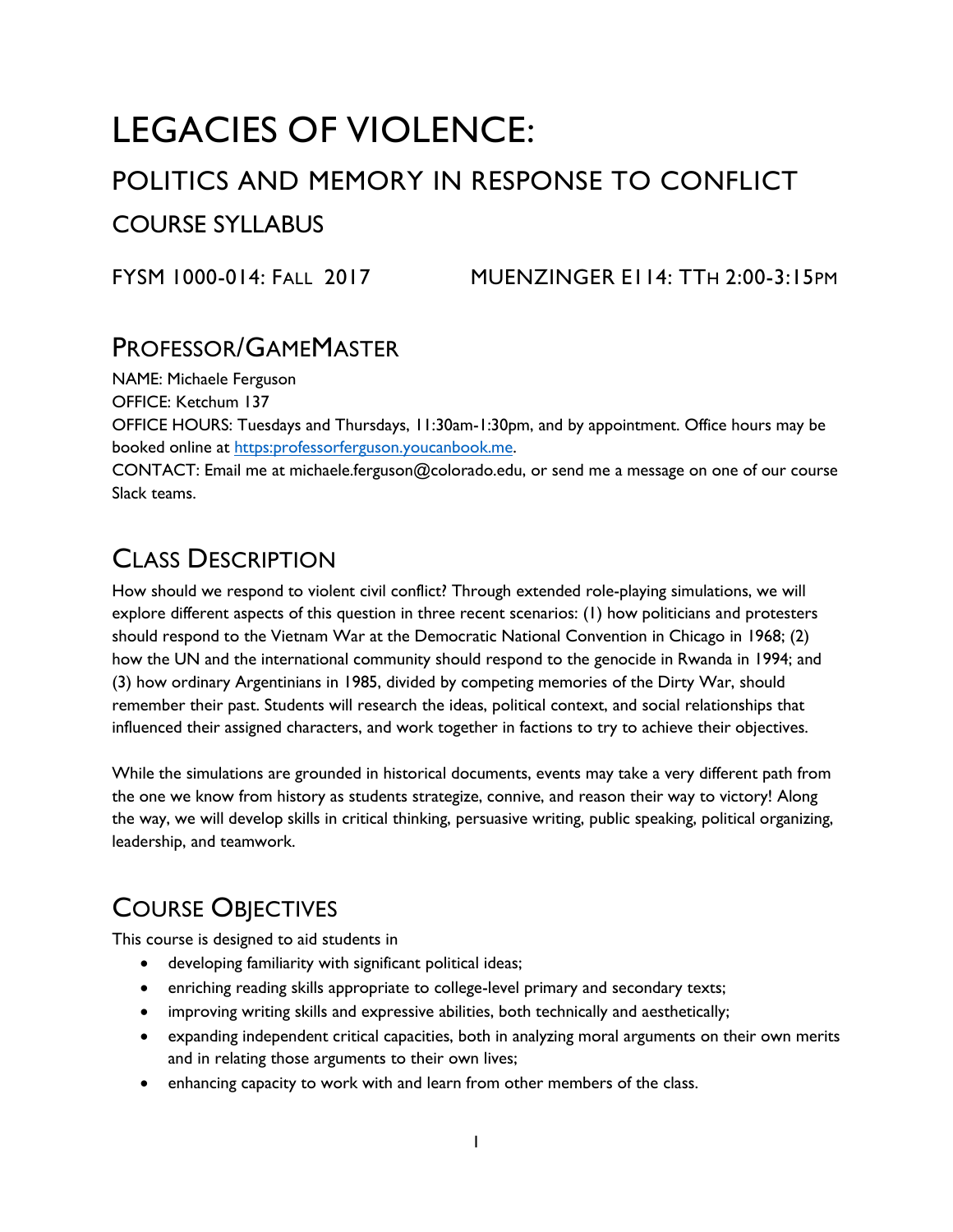# REQUIRED TEXTS

The three main required texts are combined into one coursepack, available for purchase at the CU Bookstore:

- Nicolas W. Proctor, *Chicago, 1968*
- Kelly McFall, *The Needs of Others: Human Rights, International Organizations, and Intervention in Rwanda, 1994*
- Mary Jane Treacy, *Argentina 1985: Contested Memories*

Additional required readings for the first two weeks are available on-line on the course D2L website (marked by an asterisk in the schedule below).

# COURSE SCHEDULE

This course schedule is preliminary and subject to change. If there are any changes to the schedule, I will communicate these to you in class and by posting an updated schedule into our course Slack teams. If you are ever in doubt about the schedule, please ask.

### NOTE:

Due to the nature of this course, it is impossible to list all of the deadlines for assignments in the syllabus. Some deadlines apply to all students in the course; those are specified in the schedule below. Other deadlines apply only to students playing certain roles in a given game; these are specified in your character sheets. Still other assignments have no fixed deadline, such as those that can be performed at any time during a given game. Ultimately it is YOUR responsibility to be aware of when you have a required assignment due. If you are in any doubt about your deadlines, please ask.

### **PROLOGUE**

TUESDAY, AUGUST 29 - INTRODUCTION TO THE COURSE

## **CHAPTER 1: CHICAGO, 1968**

THURSDAY, AUGUST 31 – SETUP DAY 1

**READ**: \*"Live and Learn" (on D2L – *print and bring a copy to class*!) \*"Introduction to Reacting to the Past" (on D2L)

### FRIDAY, SEPTEMBER 1

**DUE by 5pm**: Letter of Introduction (submit to GradeCraft) Role Questionnaire (submit to GradeCraft)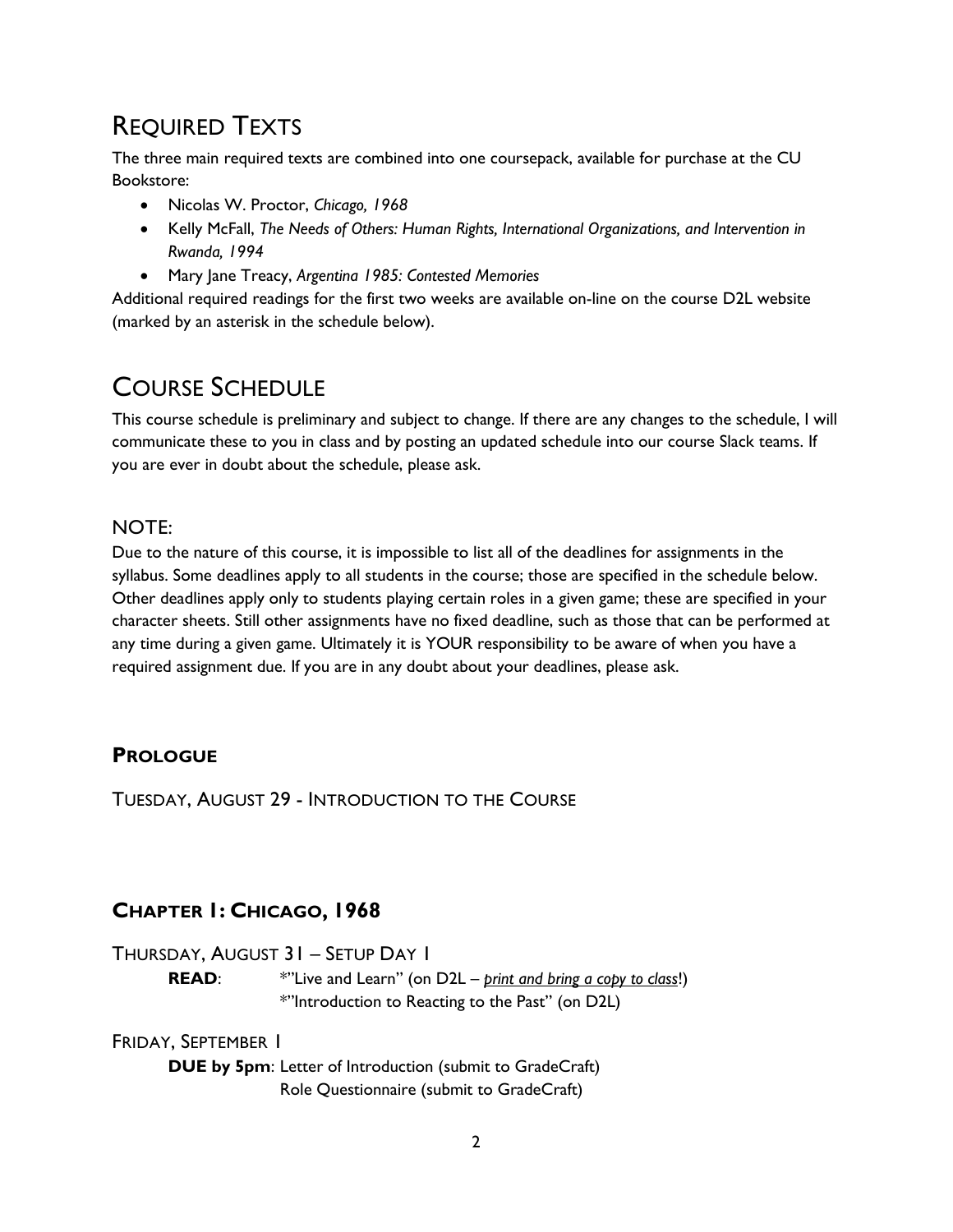#### TUESDAY, SEPTEMBER 5 – SETUP DAY 2

**READ**: *Chicago, 1968*, at least pp. 1-47 *Roles distributed in class Faction meetings in class*

#### THURSDAY, SEPTEMBER 7 – SETUP DAY 3

**READ**: *Chicago, 1968*, read at least all of the Core Texts that are mentioned in the "Relationships – to the texts" section in your role sheet **REVIEW:** *Chicago, 1968*, Historical Background, pp. 12-22

**QUIZ:** On the Historical Background reading

*Faction meetings in class*

#### FRIDAY, SEPTEMBER 8

**DUE by 5pm**: Character Sketch (submit to GradeCraft)

#### TUESDAY, SEPTEMBER 12 – GAME SESSION 1: DOMESTIC POLICY

| <b>READ:</b>   | Chicago, 1968: finish reading all of the Core Texts in the gamebook |
|----------------|---------------------------------------------------------------------|
|                | Anything posted to public Slack channels                            |
| <b>REVIEW:</b> | Chicago. 1968:                                                      |
|                |                                                                     |

- *Kerner Report*, pp. 74-91
- "The Black Panther Ten Point Plan," pp. 107-109
- "Port Huron Statement," pp. 121-125
- "Law and Order First," pp. 65-66

#### THURSDAY, SEPTEMBER 14 – GAME SESSION 2: VIETNAM POLICY

**READ:** Anything posted to public Slack channels **REVIEW:** *Chicago, 1968*:

- Robert Kennedy, pp. 67-73
- Lyndon Johnson, pp. 110-117
- Martin Luther King, Jr, pp. 97-106
- Gallup Poll, pp. 95-96
- David Harris, pp. 92-94

#### TUESDAY, SEPTEMBER 19 – GAME SESSION 3: PRESIDENTIAL NOMINATION

**READ**: Anything posted to public Slack channels

Pay special attention to stories produced by journalists for this session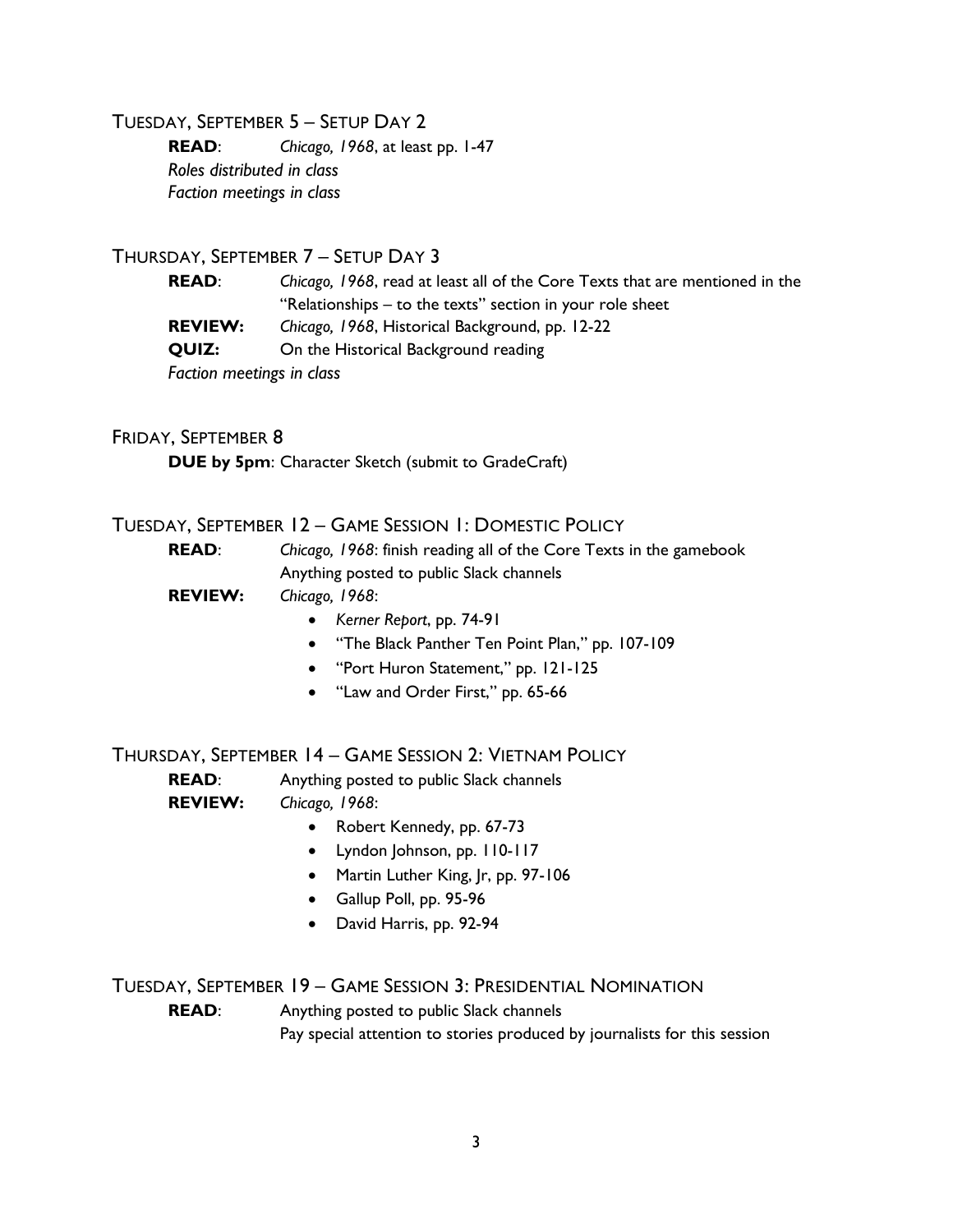THURSDAY, SEPTEMBER 21 – POSTMORTEM **READ**: Handouts **DUE by 2pm:** Final Writing Assignments for all Roles (submit on Gradecraft)

TUESDAY, SEPTEMBER 26 – REACTING SKILLS **To Be Announced**

THURSDAY, SEPTEMBER 28 – REACTING SKILLS **To Be Announced**

### **CHAPTER 2: THE NEEDS OF OTHERS: HUMAN RIGHTS, INTERNATIONAL ORGANIZATIONS, AND INTERVENTION IN RWANDA, 1994**

TUESDAY, OCTOBER 3 – SETUP DAY 1: INTRODUCTION TO THE UN AND RWANDA **READ**: *The Needs of Others*, pp. 1-66 *Roles distributed in class*

THURSDAY, OCTOBER 5 – SETUP DAY 2: INTRODUCTION TO THEORIES OF HUMANITARIAN INTERVENTION

**READ**: *The Needs of Others*, pp. 67-95

#### FRIDAY, OCTOBER 6

**DUE by 5pm**: Character Sketch (submit to GradeCraft)

TUESDAY, OCTOBER 10 – SETUP DAY 3: THEORIES OF HUMANITARIAN INTERVENTION, **CONTINUED** 

**REVIEW**: *The Needs of Others*, Core Texts central to your role

THURSDAY, OCTOBER 12 – SETUP DAY 4: FINAL PREPARATIONS **QUIZ:** On the Historical Background and Core Texts *Faction meetings in class*

TUESDAY, OCTOBER 17 – GAME SESSION 1: APRIL 7, 1994 **READ:** Anything posted to public Slack channels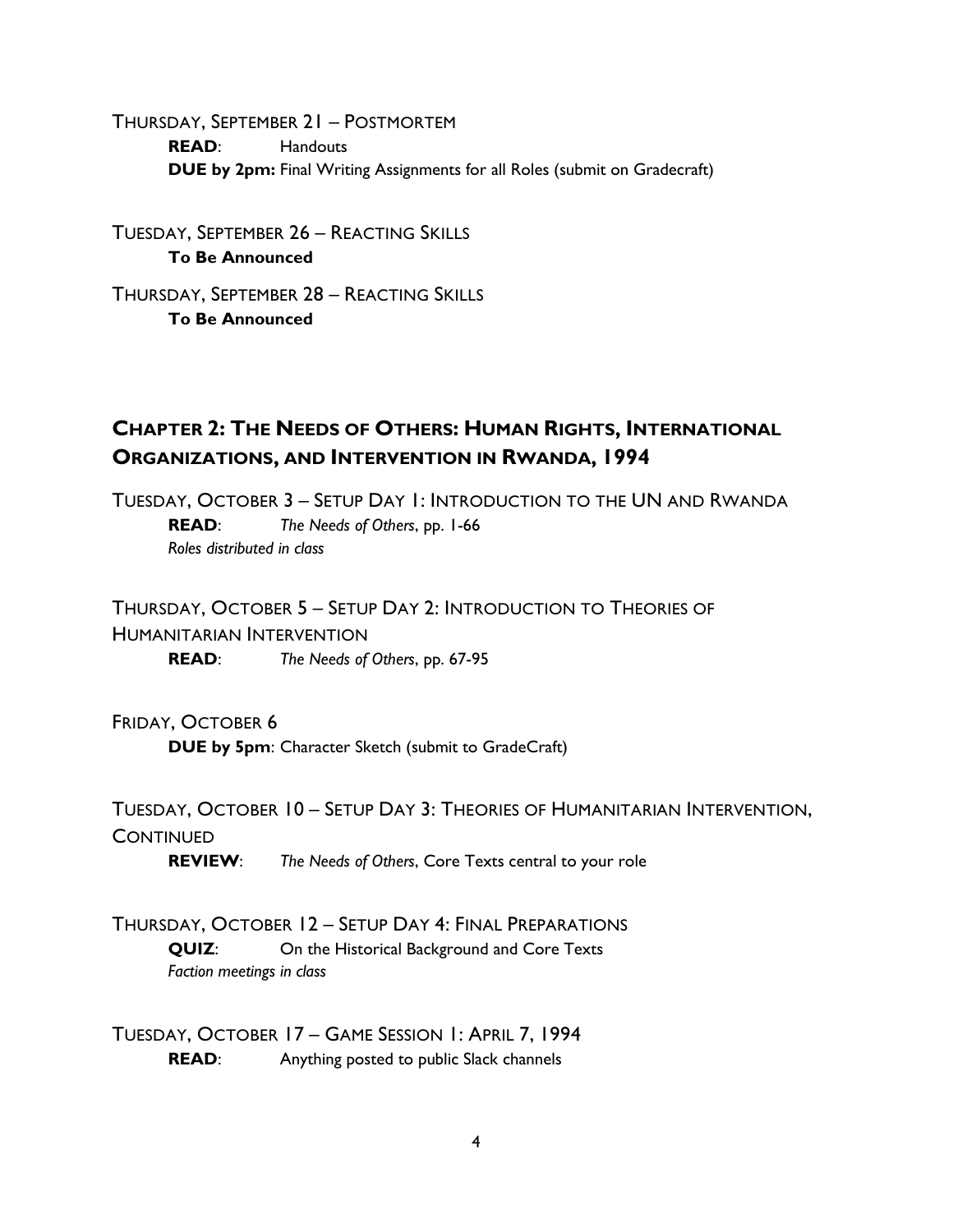THURSDAY, OCTOBER 19 – GAME SESSION 2: APRIL 15, 1994 **READ:** Anything posted to public Slack channels

TUESDAY, OCTOBER 24 – GAME SESSION 3: APRIL 30, 1994 **READ:** Anything posted to public Slack channels

THURSDAY, OCTOBER 26 – GAME SESSION 4: MAY 15, 1994 **READ:** Anything posted to public Slack channels

FRIDAY, OCTOBER 20 **DEADLINE TO ATTEND AT LEAST 2 CO-CURRICULAR SEMINARS**

TUESDAY, OCTOBER 31 – GAME SESSION 5: MAY 30, 1994 **READ**: Anything posted to public Slack channels *Begin Postmortem*

THURSDAY, NOVEMBER 2 – POSTMORTEM **READ:** Anything posted to public Slack channels

### **CHAPTER 3: ARGENTINA 1985: CONTESTED MEMORIES**

TUESDAY, NOVEMBER 7 – REACTING SKILLS

### **To Be Announced**

*Roles distributed in class*

THURSDAY, NOVEMBER 9 – GAME SESSION 1: WELCOME TO THE CNBA, FIRST DAY OF SCHOOL, MARCH 22, 1985

**READ**: *Argentina 1985*, see p. 96 for assigned reading (NOTE: For this game, you should read through the entire gamebook, and focus on Core Texts as specified in your role sheet, even if those are not explicitly listed in the required readings) Anything posted to public Slack channels

#### FRIDAY, NOVEMBER 10

**DUE by 5pm**: Character Sketch (submit to GradeCraft)

TUESDAY, NOVEMBER 14 – GAME SESSION 2: WHO ARE WE? 1800-1900

- **READ**: *Argentina 1985*, see p. 97 for assigned reading Read anything posted to public Slack channels **WATCH:** Optional Film: *Camila*. Maria Luisa Bemberg, dir. (1984)
- **QUIZ:** On the assigned reading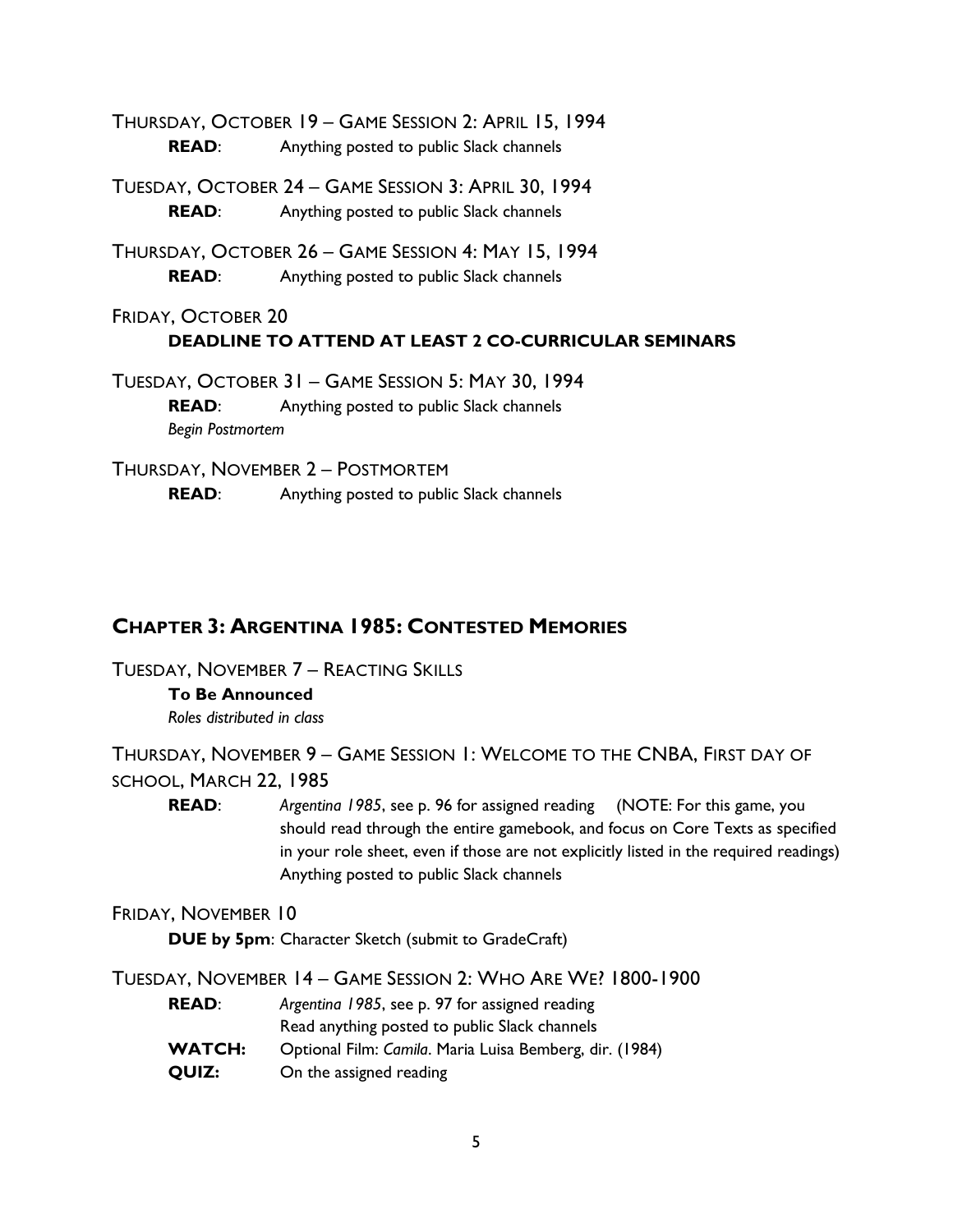THURSDAY, NOVEMBER 16 – GAME SESSION 3: WHAT ARE OUR POLITICAL CONFLICTS? 1900-1955

| <b>READ:</b>  | Argentina 1985, see p. 98 for assigned reading             |
|---------------|------------------------------------------------------------|
|               | Read anything posted to public Slack channels              |
| <b>WATCH:</b> | Optional Film: Eva Perón. Juan Carlos Desanzo, dir. (1996) |
| QUIZ:         | On the assigned reading                                    |

TUESDAY, NOVEMBER 21 – NO CLASS – THANKSGIVING BREAK

THURSDAY, NOVEMBER 23 – NO CLASS – THANKSGIVING BREAK

TUESDAY, NOVEMBER 28 – GAME SESSION 4: WHAT HAPPENED IN THE 1960S AND 70S?

| <b>READ:</b>  | Argentina 1985, see p. 99-101 for assigned reading                                     |
|---------------|----------------------------------------------------------------------------------------|
|               | Read anything posted to public Slack channels                                          |
| <b>WATCH:</b> | Optional Film: Our Disappeared/Nuestros desaparecidos. Juan Mandelbaum, dir.<br>(2008) |
| QUIZ:         | On the assigned reading                                                                |

THURSDAY, NOVEMBER 30 – GAME SESSION 5: FORGING THE FUTURE: RESPONSES TO VIOLENCE

| <b>READ:</b> | Argentina 1985, see p. 103 for assigned reading |
|--------------|-------------------------------------------------|
|              | Read anything posted to public Slack channels   |

TUESDAY, DECEMBER 5 – GAME SESSION 6: *¡ASAMBLEA!* (INFORMAL STUDENT GATHERING) **READ**: *Argentina 1985*, see p. 104-5 for assigned reading Read anything posted to public Slack channels **WATCH:** Optional Film: *The Official Story/La historia official*. Luis Puenzo, dir. (1985)

THURSDAY, DECEMBER 7 – GAME SESSION 7: FORGING OUR FUTURE: THE VOTE

**READ**: *Argentina 1985*, see p. 106 for assigned reading Read anything posted to public Slack channels **DUE by 2pm:** Optional Take-Home Exam

TUESDAY, DECEMBER 12 – GAME SESSION 8: OUR LEGACY

**DUE by 2pm:** Essay for *Gente* magazine

*Begin Postmortem*

THURSDAY, DECEMBER 14 – POSTMORTEM **WATCH:** Optional Film: *Cautiva/Captive*. Gastón Biraben, dir. (2005)

TUESDAY, DECEMBER 19 – GAME SESSION 8: OUR LEGACY **DUE by 5pm:** Final Reflection Essay (submit to GradeCraft)

All other optional final work (submit to GradeCraft)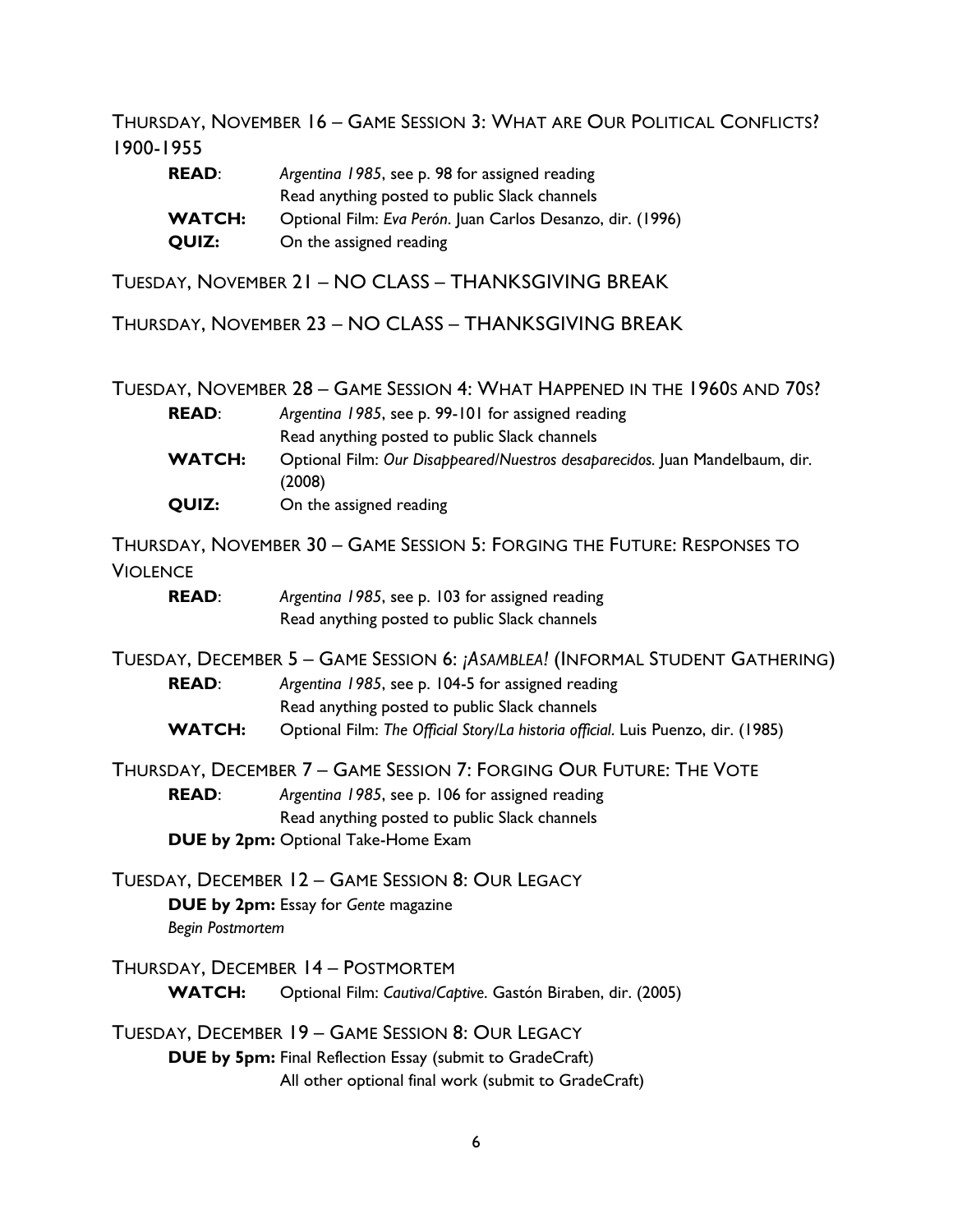# GRADING

You have probably already noticed that this is a rather unusual course, but one of its most unusual features is the grading system. This class uses a pedagogical technique called "gamification": everyone starts with zero points, and has to complete a combination of required and optional assignments to earn points. As you earn points, you will "level up"; the higher you go, the higher the grade you can earn.

You can earn up to 1,150,000 points in this class, but you are not expected or even encouraged to earn that many points. Some of the points are earned in the same way by everyone in the class; some of the points are role-specific. The point is: *you get to choose what grade you want*, and you have the freedom to choose a lot of the things you are going to do to earn the points you need to get that grade.

### **FINAL GRADE SCALE**

|  |  | - earn at least 1,000,000 points AND complete all required assignments |  |  |
|--|--|------------------------------------------------------------------------|--|--|
|--|--|------------------------------------------------------------------------|--|--|

- A- earn at least 925,000 points AND complete all required assignments
- B+ earn at least 825,000 points AND complete all required assignments
- B earn at least 750,000 points AND complete all required assignments
- B- earn at least 675,000 points AND complete all required assignments
- C+ earn at least 575,000 points AND complete all required assignments
- C earn at least 500,000 points AND complete all required assignments
- C- earn at least 450,000 points AND complete all required assignments
- F earn up to 449,999 points OR fail to complete all required assignments

NOTE: There are no D-range grades possible in this course.

### **WHAT DO THE FINAL GRADES MEAN?**

The course is designed so that if you have consistent attendance and you complete all required assignments, you will earn enough points to get a C in the course. A "C" grade means that you have **met the course requirements in every respect**.

"B" grades are earned by going beyond what is merely required, and doing **good or very good work**. Chances are if you are engaged in the course, you will find yourself doing the kinds of things that will earn points towards a B merely by playing the roles you have been assigned.

"A" grades are earned by doing a significant amount of work beyond what is required, **far exceeding the expectations and requirements for the course.** An A grade is awarded for **excellent work***.*

"F" grades are earned by **failing to meet the course requirements**. If you complete all of the required work on time, you maintain consistent attendance, and you stay in character during the games, you will not fail the course. But if you fail to complete any required work or your point total is below 450,000 because of excessive absences, late assignments, or regularly breaking character, you cannot earn a passing grade in the course.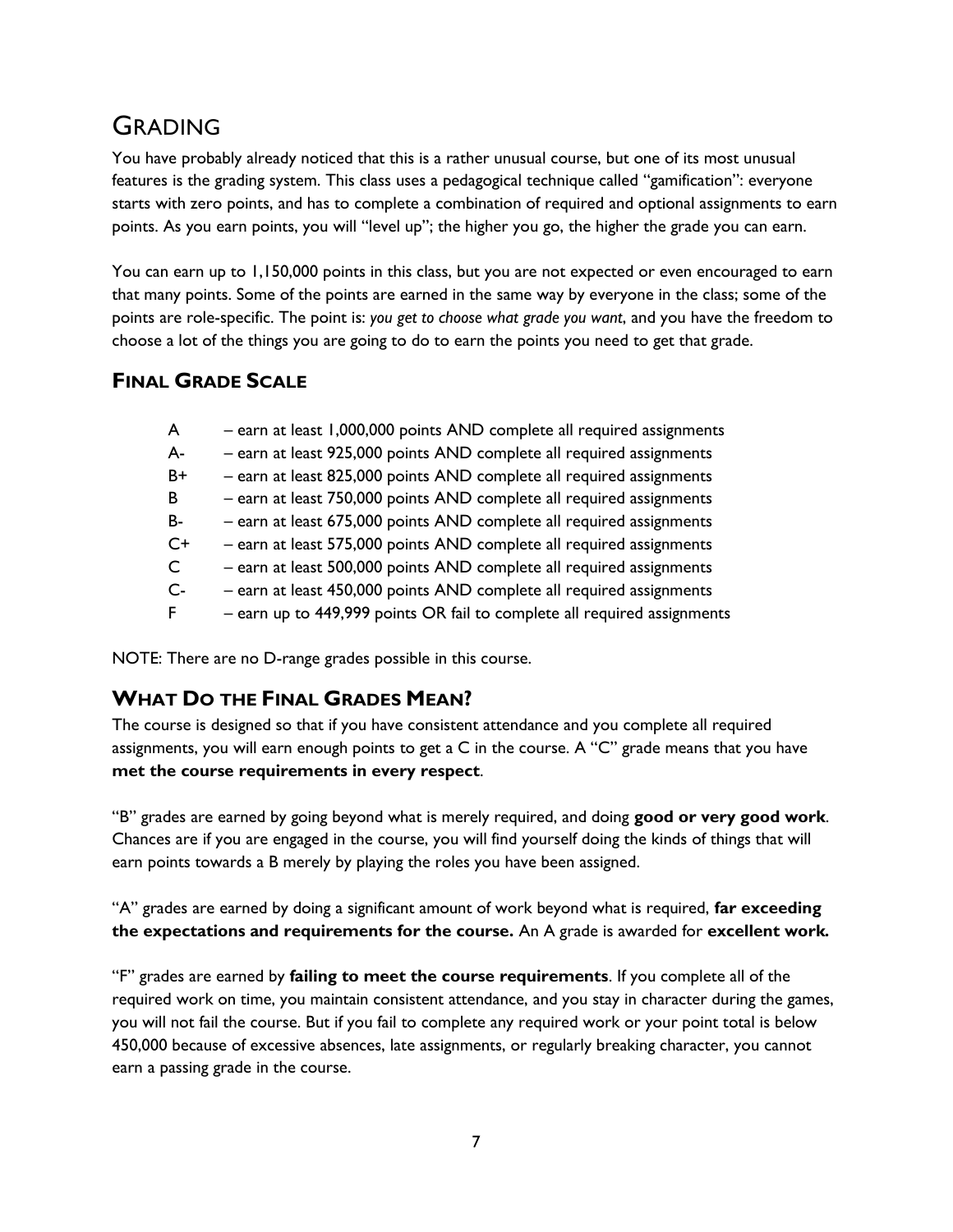### **AM I ON TRACK TO GET THE GRADE I WANT?**

If you are wondering how you are doing, check out the Grade Predictor on GradeCraft. You will not be able to anticipate all of the assignments you will have in your various roles (at least until we get to the final game), but you will be able to see how you can plot out different paths to the point total you would like to reach.

Here are two strategies you might consider for earning points.

#### STRATEGY 1: STAY CONSISTENT

Let's say you decide you want to earn a B (750,000 points). This means that you need to earn approximately 65% of the possible points (750,000/1,150,000). You could earn these points by aiming to earn 65% of the possible points for each component of the course (Prologue, Mini-Quests, the three central Chapters, and the Final Chapter).

#### STRATEGY 2: PLAN FOR AN UNEVEN SEMESTER

Let's say you decide you want to earn a B (750,000 points). But when you look at your schedule, you realize that you are going to be really busy in some of your other classes or activities during the month of October. As a result, you plan to just do the required work for the Rwanda game (e.g. earning around 174,000 points out of a possible 400,000). That's about 87,000 points fewer than what you would want to earn to be on track for a B. So, now you know you need to figure out where else in the semester you can find assignments that will add up to 87,000 points to make up the difference.

Of course, you can come up with lots of other ways to get to the total number of points you want to earn! Play around with the GradeCraft Grade Predictor (especially each time you are assigned a new role), and you will find lots of options.

## **ASSIGNMENTS**

There are four different kinds of assignments in this course: (1) Required Assignments for ALL students in the class, (2) Optional Assignments for ALL students in the class, (3) Required Assignments for specific roles in each of the games, and (4) Optional Assignments for specific roles in each of the games. (3) and (4) will become visible to you in GradeCraft as you receive each of your role assignments; since those assignments will vary, and since those assignments are often secret, they will not be described here. I will review them with you in a one-on-one meeting before each game begins to ensure that you fully understand your options.

**All Required Assignments are indicated in GradeCraft by two asterisks (\*\*) before and after the assignment title.** For example, the Letter of Introduction is listed as "\*\*Letter of Introduction\*\*". It is important to look out for these two asterisks, especially for assignments that are role-specific – because it may be the only indication you have that the assignment is required. Unfortunately, this is a technological limitation of GradeCraft. If you have ANY questions about which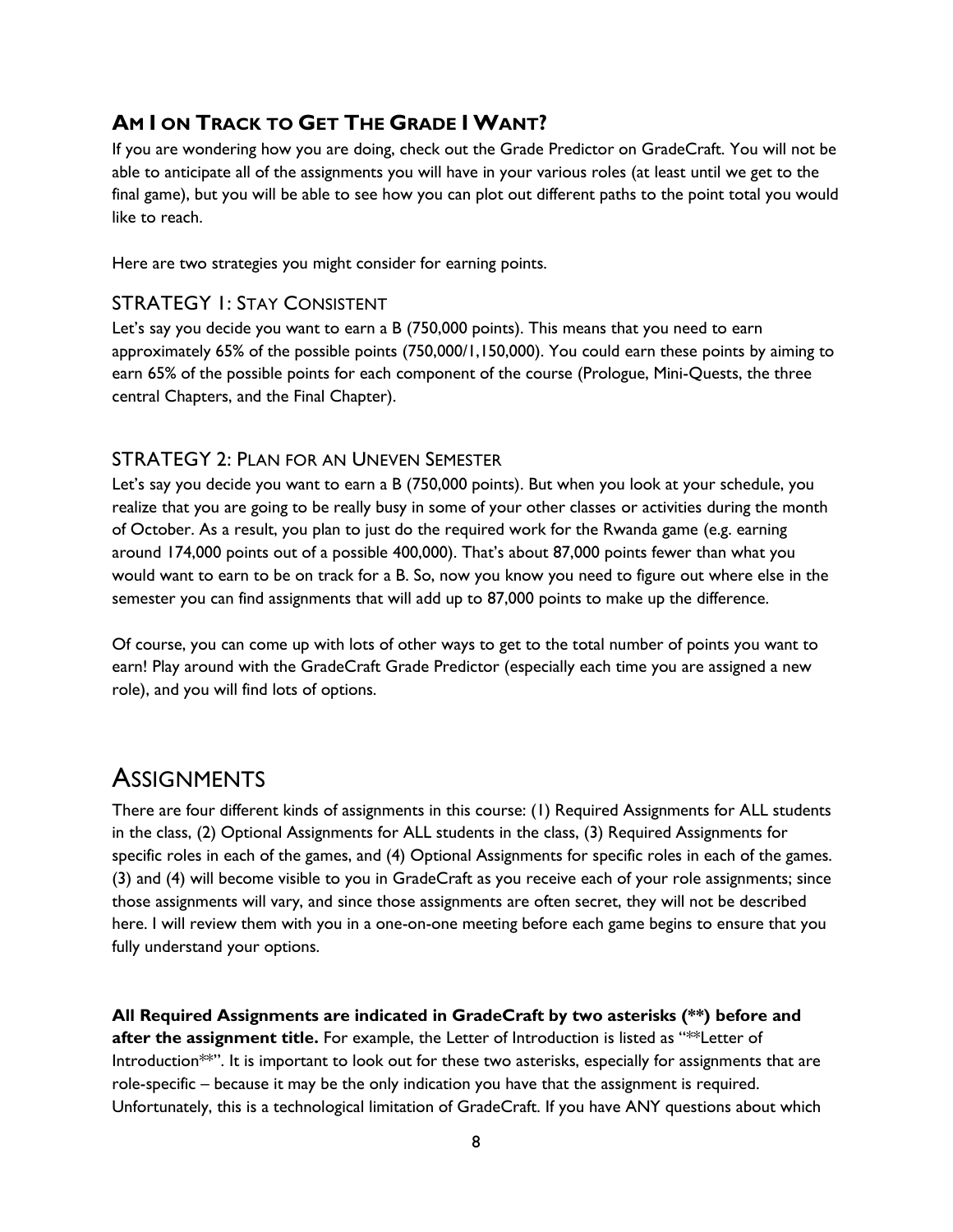assignments are required or optional, please ask! Assignments that are required for ALL students in the class will also be flagged in GradeCraft as "required" with a symbol that looks like this: **\*.** One **important exception to this rule is the Mini-Quest: How to Win At College. You are required to earn AT LEAST 6,000 points in this mini-quest, but you are free to choose which assignments you will do to earn those points.** The assignments required of all students are detailed under each section of the course below.

#### **PROLOGUE: GETTING TO KNOW YOU – 10,000 POINTS POSSIBLE**

Two required assignments due by the end of the first week of class (September 1 at 5pm) are designed to help me get to know you a little, and well enough to make the first round of role assignments. First is a Letter of Introduction, in which you get to tell me a bit about yourself in 500 words or more. Second is a Role Questionnaire, which will give me some information about the kinds of roles you might prefer or do especially well in throughout the semester. If you joined the class after the first day of class, you can turn them in by the end of the second week of class, but I may not know enough about you to give you an appropriate role assignment for the first game.

#### **MINI-QUESTS – 90,000 POINTS POSSIBLE**

The mini-quests are designed to help you to learn about CU, to develop skills that will be helpful to you in college, and to meet friends and mentors who will be important for the next four years and beyond! The deadlines for most of the assignments in this category are flexible; that is, you can choose when during the semester you want to do the work. You can do these mini-quests in any sequence, and you do not have to do all of the assignments in any mini-quest. Just make sure you complete the required assignments!

The first mini-quest in the list on GradeCraft is "How to Win At College." The First Year Seminar Program is hosting a series of "co-curricular seminars" during the first eight weeks of the semester on a variety of themes that may interest you. You may attend as many of these as you like, and you may choose which ones you wish to attend, but you are **required to attend two different co-curricular seminars by the end of the 8th week of the semester (Friday, October 20; the two required seminars are worth 6,000 points together).** 

The other mini-quests are on related themes: figuring out what you want to get out of college in the long-run, planning your semester and doing some time management, getting to know some of the professors and academic resources on campus, learning about clubs and activities on campus, making friends and getting together with classmates outside of class, attending different kinds of events on campus, and working on your academic skills. Of all of the possible activities in these mini-quests, only a few are required: making a semester plan (6,000 points), booking office hours with me (200 points), meeting me in office hours (4,800 points), and grabbing coffee or tea with someone from class (1,000 points). There are lots of ways to earn optional points – in fact you may already be planning to do something outside of class that would count for points!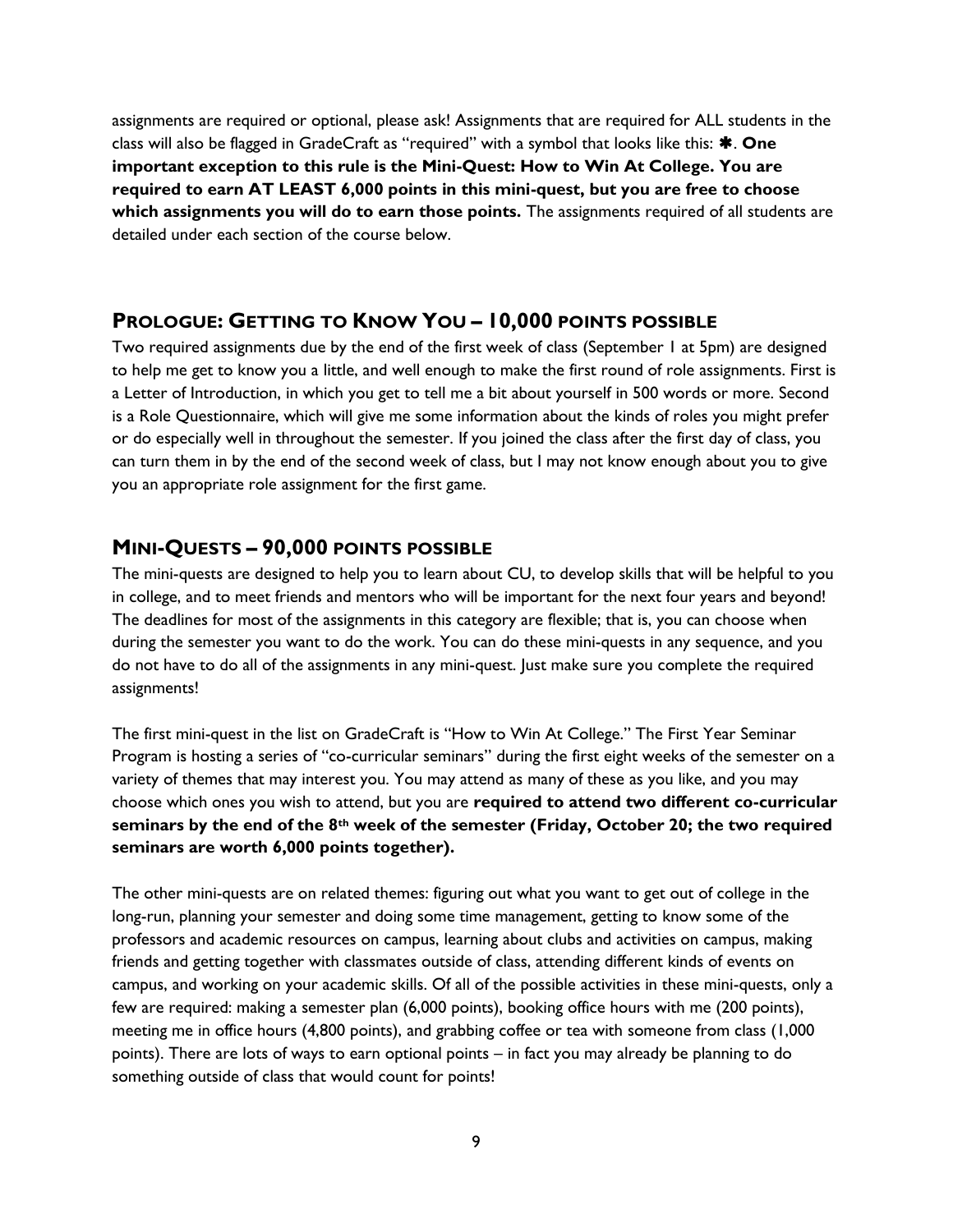## **CHAPTERS: CHICAGO (200,000 POINTS POSSIBLE), RWANDA (400,000 POINTS POSSIBLE), ARGENTINA (400,000 POINTS POSSIBLE)**

Each of the three games we will be playing has its own set of required assignments. The required assignments are weighted so that if you complete all of the requirements, you will be on track to earn a final grade of "C" in this course. For each game, all students are required to write a brief Character Sketch before the game begins (points vary for each game; due dates are listed in the course schedule above), and all students are required to have a one-on-one consultation with the GameMaster (a.k.a. the Professor) before the game gets underway to strategize and talk about assignments.

The nature of the required assignments for your role will vary depending on who you are playing. You might be playing a journalist, for example; this role might involve writing, but no public speeches. Or if you are playing an ambassador, you might have more required speaking but less writing than some other roles. Or, if you are playing a person in charge of an assembly, you may be required to devote more of your time to running meetings well, and less to giving speeches or writing essays. Every role is required to do some writing, and every role is required to do some speaking (albeit not necessarily addressing the entire class).

The nature of the optional assignments for your role will also vary depending on who you are playing, but here you get the freedom to take your role in a direction that you think best – playing to your strengths, perhaps, or getting credit for something your character would want to do. Some of the optional assignments that are available to all students include dressing in character, or keeping a journal of the events of the game (written in character). In some cases, if your role is required to give a substantial speech, you may have the option of giving another substantial speech for additional points. A journalist might be required to interview three people in the game, but would get extra points for each additional interview. The optional assignments include a wide variety of written, oral, and creative forms of communication and persuasion. Some roles can earn additional points for hosting events outside of class – or even for persuading friends from outside of class to join in our game!

Every role has the ability to earn the maximum number of points possible for each game – it is only the path to the maximum number of points that will vary between roles.

All game assignments will be graded on a pass/fail basis: if you completed the task, you will receive full points. Read the instructions for each assignment carefully to be sure that you complete the task! The instructions will contain guidelines for length and substance (e.g. how long does a speech need to be to count as a substantial speech?). Some optional points can be earned by doing higher quality work (e.g. citing course materials appropriately, or citing researched materials appropriately) on required assignments.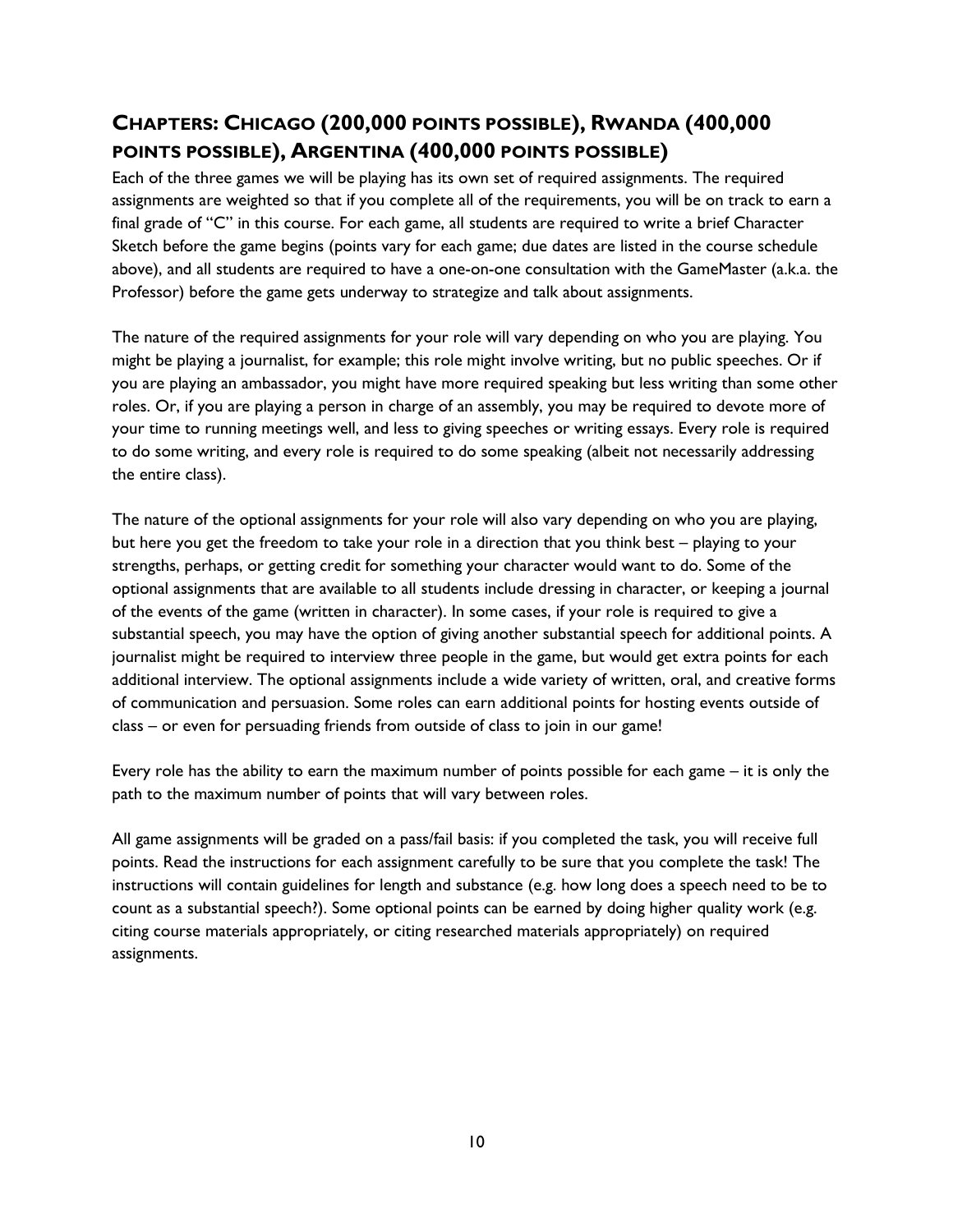### **THE FINAL CHAPTER (50,000 POINTS POSSIBLE)**

At the end of the semester, every student will be required to write a final reflective essay (at least 1250 words) on a topic to be assigned that connects the themes that emerge in the three games (20,000 points). There are also some final optional assignments that you can choose from if you are just short of where you wanted to be point-wise at the end of the semester (any one of which will earn you an additional 30,000 points – but note that you can only do one for credit! The point isn't to load up with a lot of work during exam week, but to have an option for earning some final points). Some of the optional assignments are individual: writing an additional essay or significantly revising an essay that was required earlier in the semester. Other optional assignments are group-based: making a video for future first-year students, or creating a memory project for CU.

# WARNING! THERE ARE WAYS TO LOSE POINTS, TOO

### **ATTENDANCE**

Consistent attendance is a minimum condition of class membership in general and all the more so in a course designed around extended role-playing simulations. In a class such as this one, missing class is missing coursework that cannot be made up. Be aware that absences affect your grade exponentially; the more absences you have, the more your grade will be affected. This is true *regardless of the reason for the absence*. If you can expect to miss four or more class sessions (i.e. more than 10% of the course), you are strongly encouraged to withdraw from the course.

Late arrivals are distracting and disrespectful. Persistent tardiness will count grade-wise as one or more absences, at my discretion.

Missing class means missed points. Life happens to all of us, and it is not a major problem to miss a few times. But the more you miss, the harder it is to catch up. The point penalties for attendance are designed to signal that absences add up much more quickly than you might have thought.

| One absence    | -100 points       | you'd hardly notice this                           |
|----------------|-------------------|----------------------------------------------------|
| Two absences   | -1,000 points     | or this                                            |
| Three absences | $-10,000$ points  | this is noticeable, but not hard to come back from |
| Four absences  | $-100,000$ points | ouch! Now that hurts, but you could make it up     |
| Five absences  | -1,000,000 points | at this point, there is no way to pass the class   |

### **LATE ASSIGNMENTS**

Required assignments submitted late will be docked 50% of the points for the assignment, if they are received within 24 hours of the deadline. After 24 hours have passed, required work will earn zero points – but it still *must be completed in order to pass the class*. All required work for a game must be completed by the final Postmortem session for that game. All other required work must be submitted by 5pm on December 15th.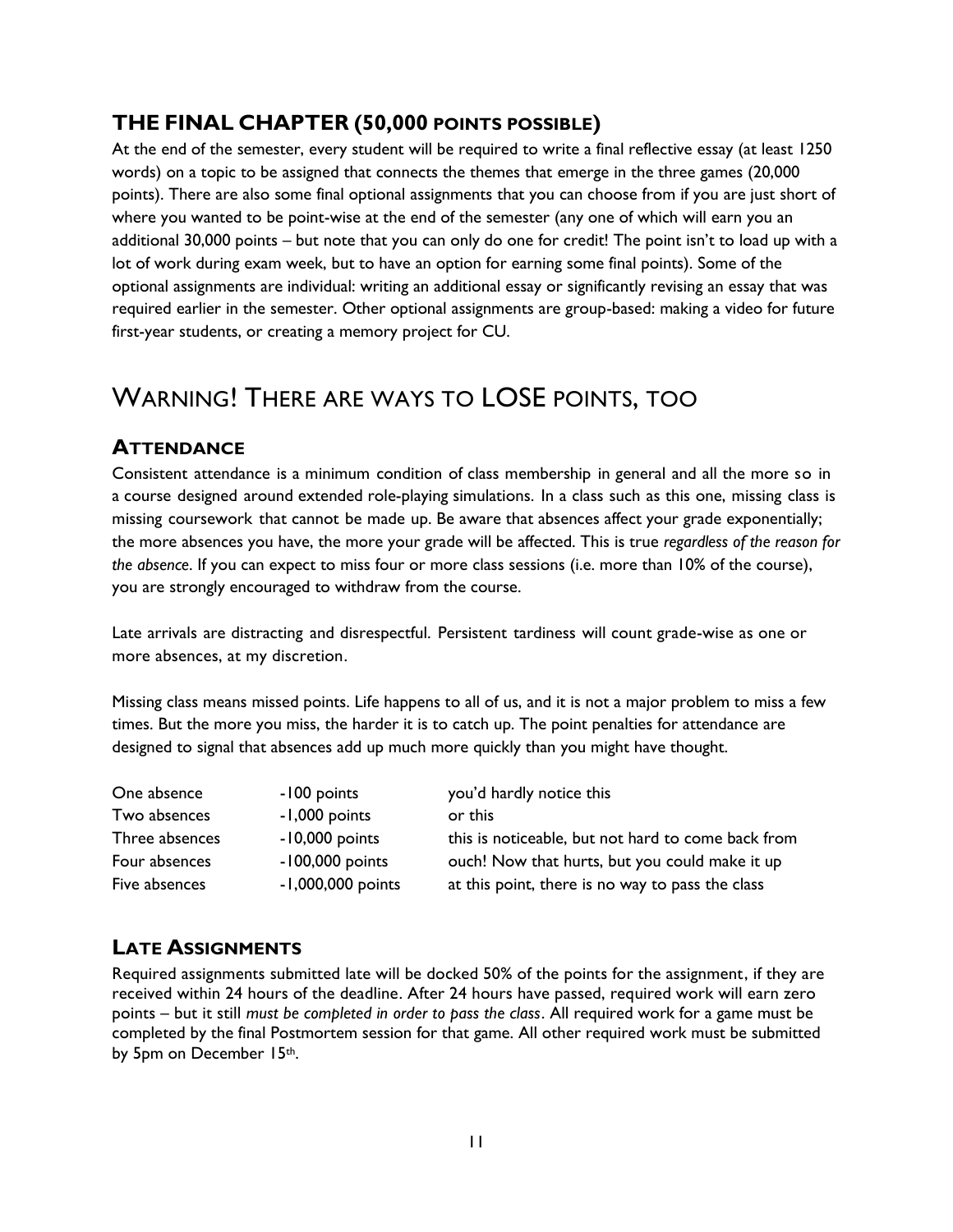If you missed a required speech, you should take the initiative to consult the GameMaster to determine how you can make up the missed work. Note that a missed speech cannot be made up within 24 hours; there is no way to earn points for a late speech, but the assignment must be completed in order to fulfill the requirements for the course.

**There is no allowance for late submission of optional assignments.** If an optional assignment is submitted late, it will receive no points. As most optional assignments have no fixed deadline (other than the end of a game), this should not be a major impediment to earning optional points.

Required assignments may be accepted late for full credit in two cases: in the event of extraordinary circumstances and with prior approval by the professor, OR in the event of documented personal, family, or medical emergencies.

One such extraordinary circumstance is a conflict due to religious observances. Campus policy regarding [religious observances](http://www.colorado.edu/policies/fac_relig.html) requires that faculty make every effort to deal reasonably and fairly with all students who, because of religious obligations, have conflicts with scheduled exams, assignments, or required attendance. In this class, you must notify me of any such conflicts *by the end of the second week of classes* so we can work out alternatives. It is very easy for me to find ways in advance to assign roles that do not conflict with religious observances – but only if I know about this in advance!

*Per university policy, no extensions will be permitted on the submission of final assignments (e.g. those in the Final Chapter), except in the case of documented personal, family, or medical emergencies.* 

#### **BREAKING CHARACTER**

It is also possible to lose points (up to 5,000 per incident) for "breaking character" in a game – for example, doing, writing, or saying something in game that is characteristic of a US college student in 2017; bringing in facts that could not have been known by the characters at the time of the game; or otherwise behaving in a way that is significantly inconsistent with one's role.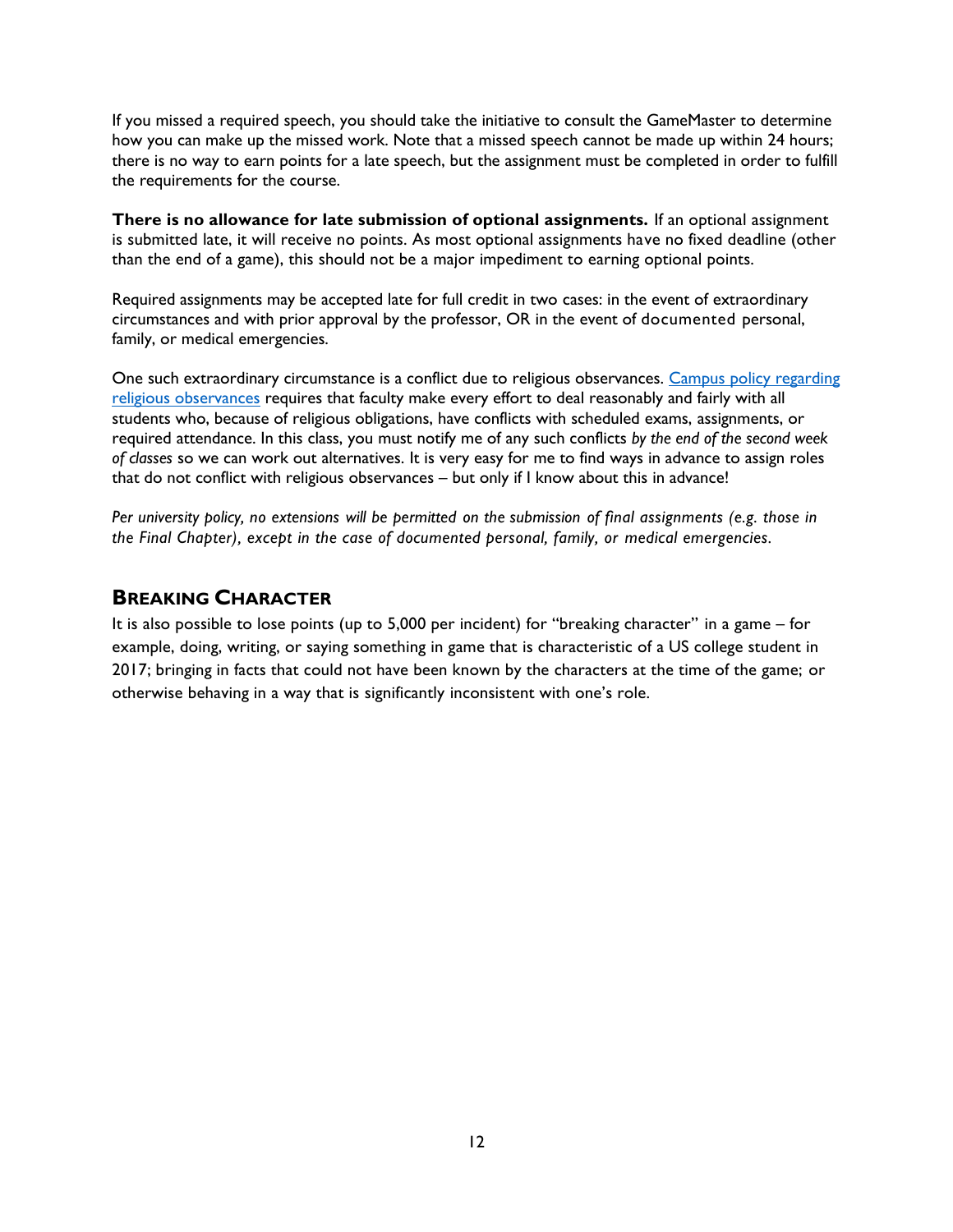# COURSE TECHNOLOGY

In this class, we will be using three different kinds of classroom technology. I will walk through these in class, but if you have ANY questions about how to use these, or if you are concerned about the accessibility of any of these technologies, please talk to me.

This course requires the use of GradeCraft and Slack, which either are not currently accessible to users using assistive technology or have not yet been reviewed fully for accessibility. If you use assistive technology to access the course material please contact me and Disability Services at 303-492-8671 or by e-mail at [dsinfo@colorado.edu](mailto:dsinfo@colorado.edu) as soon as possible to discuss other effective means for providing equal alternate access.

## **DESIRE TO LEARN (D2L)**

The main "learning management system" at CU Boulder is Desire to Learn, or D2L, available online at [https://learn.colorado.edu.](https://learn.colorado.edu/) We will be using this site primarily to distribute class-related documents at the beginning of the semester. Once we have set up our first Slack team (see below), additional classrelated documents will be distributed through that application instead.

### **GRADECRAFT**

The "learning management system" that we will be using most in this class is GradeCraft. You will receive an email message to your colorado.edu email account inviting you to join our class site. In GradeCraft, you will be able to see all of the course assignments. Once you have received your first role assignment, you will also be able to see role-specific required and optional assignments. Many assignments will require that you submit a file: a document, a video, a selfie, etc.; you will submit many of those to GradeCraft directly. GradeCraft is linked from our D2L course homepage, but you may also login directly to GradeCraft at [https://app.gradecraft.com/login.](https://app.gradecraft.com/login) GradeCraft is free, and accessible via the web across platforms.

GradeCraft will keep track of the points you earn throughout the semester, and alert you when you receive badges. You can use the Grade Predictor in GradeCraft to map out how you will earn the points you need to earn the grade you would like to get in this course.

## **SLACK**

We will be using a communication application called Slack (which is available for free and across platforms) as the main way that we communicate with one another outside of class – and even inside class during gameplay! You will receive an email invitation to your colorado.edu account to join each Slack team. Visit [https://slack.com](https://slack.com/) for more information.

We will have three different Slack teams over the semester – one for each of the games. These will provide us with virtual spaces in which to communicate in character, to create private groups to strategize, and even to communicate through direct messages with other people in the class. It is easy to post files to Slack, so some of your assignments may even be submitted here!

Check out the handout "Using Slack" on D2L and in our Slack teams for more guidelines, or poke around online to learn how to make the most of Slack.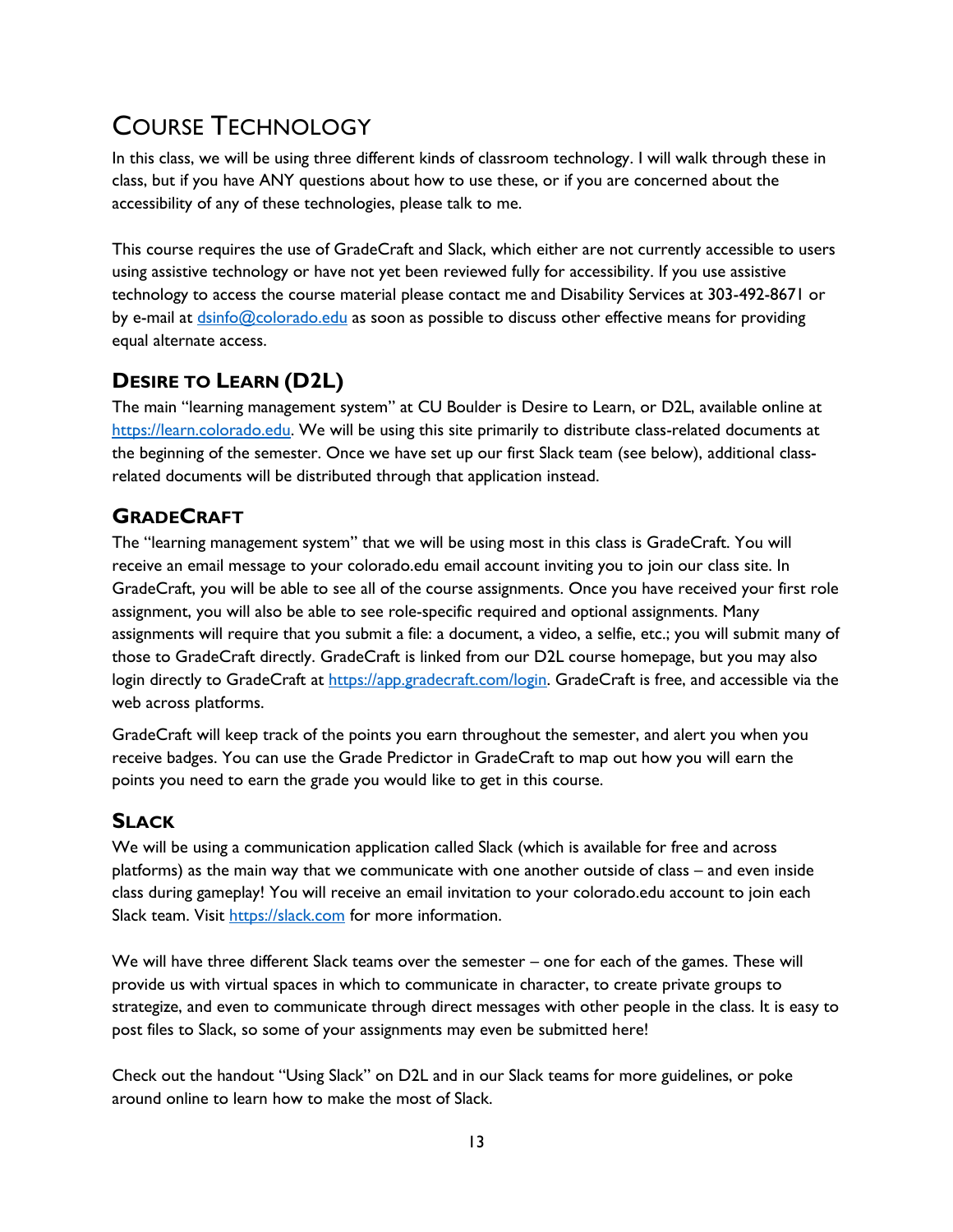# IN-CLASS EXPECTATIONS

I want everyone in the class to learn as much as they can by grappling successfully with important – and sometimes challenging – texts and ideas. To make this possible, we need to cultivate and maintain a classroom environment that is respectful of others and conducive to learning, and we need to be able to take full advantage of the time available to us. In order to create a professional atmosphere within the classroom, you are expected to:

- Arrive to class on time
- Turn off the ringer/sound on your cell phone (and other noise-making devices)
- Refrain from using electronic devices during class (laptops, tablets, phones, etc.) EXCEPT *during a game* if and only if they are used to support gameplay (e.g. communicating on Slack)
- Put away newspapers and magazines (except those related to a game, of course!)
- Refrain from having disruptive conversations during class (unless disruption is in role)
- Remain for the whole class; if you must leave early, do so without disrupting others
- Display professional courtesy and respect in all interactions related to this class (except in role)

Compliance with these expectations will assist all of us in creating a learning community and a high quality educational experience. The University of Colorado Classroom Behavior Policy compliments these classroom expectations:

Students and faculty each have responsibility for maintaining an appropriate learning environment. Those who fail to adhere to such behavioral standards may be subject to discipline. Professional courtesy and sensitivity are especially important with respect to individuals and topics dealing with differences of race, color, culture, religion, creed, politics, veteran's status, sexual orientation, gender, gender identity and gender expression, age, ability, and nationality. Class rosters are provided to the instructor with the student's legal name. I will gladly honor your request to address you by an alternate name or gender pronoun. Please advise me of this preference early in the semester so that I may make appropriate changes to my records. For more information, see the policies on [class behavior](http://www.colorado.edu/policies/student-classroom-and-course-related-behavior) and [the student code.](http://www.colorado.edu/studentaffairs/judicialaffairs/code.html#student_code)

# OUT OF CLASS EXPECTATIONS

As a member of the CU community, you are expected to consistently demonstrate integrity and honor through your everyday actions. Faculty and TAs are very willing to assist you with your academic and personal needs. However, multiple professional obligations make it necessary for us to schedule our availability. Suggestions specific to interactions with instructors include:

- *Respect posted office hours.* Plan your weekly schedule to align with scheduled office hours. If you cannot make office hours due to schedule conflicts, contact your instructor by email to set up an appointment at another time.
- *Avoid disrupting ongoing meetings within faculty and TA offices.* If the professor or TA is expecting you, or if you have been waiting for longer than five minutes, **knock politely** to let your instructor know you are there. Don't just wait quietly without knocking – they may never realize you are even there!
- *Respect faculty and TA policies regarding email, and note that instructors are not expected to respond to email outside of business hours.* Send email to professors and TAs using a professional format. Tips for a professional email include:
	- Always fill in the subject line with a topic that indicates the reason for your email to your reader.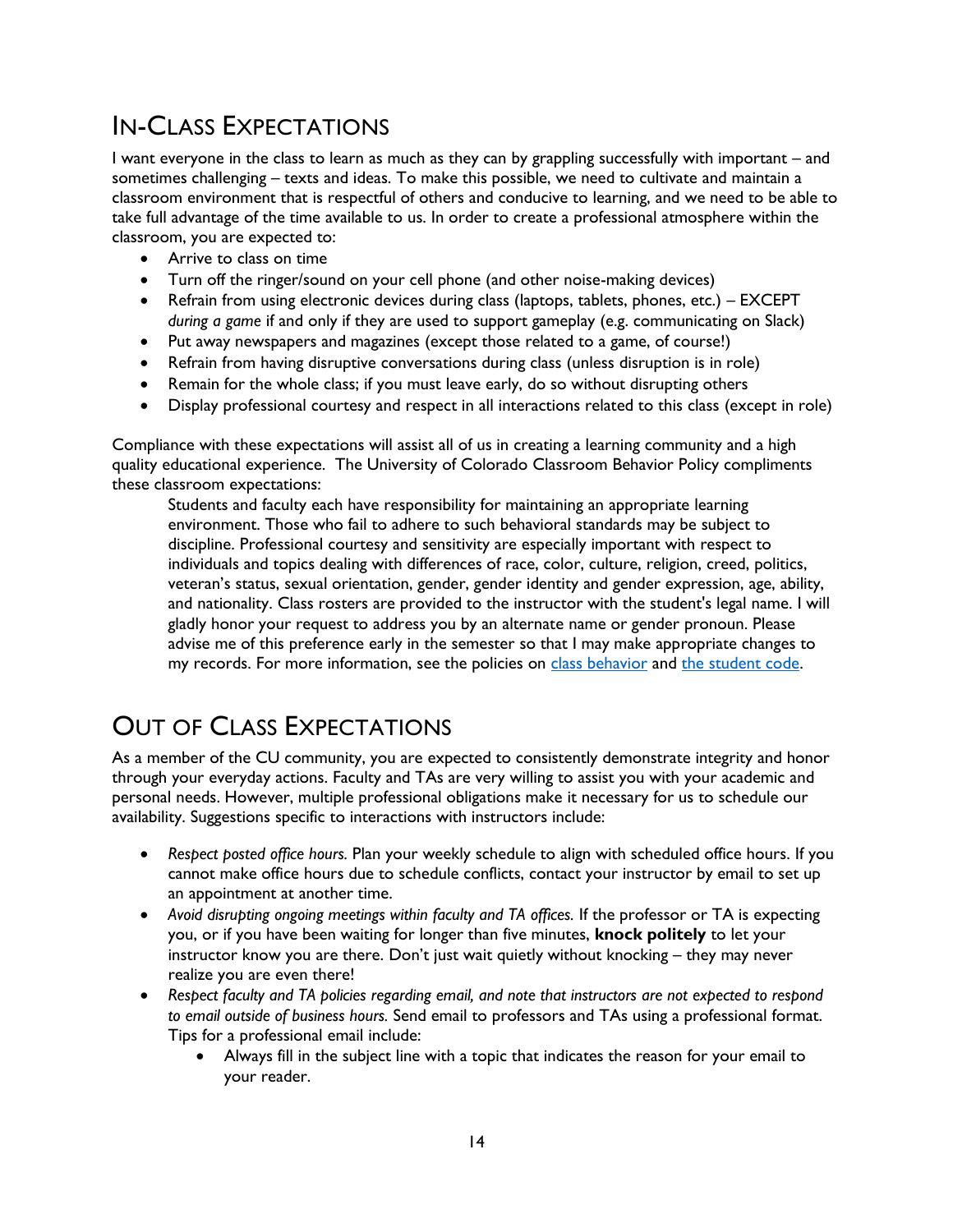- Respectfully address the individual to whom you are sending the email (e.g., Dear Professor Ferguson). Don't call a professor by their first name unless you have been explicitly invited to do so. Address professors as Professor So and So, or Dr. So and So.
- Avoid email, chat room, or text message abbreviations.
- Be brief and polite.
- Add a signature block with appropriate contact information.
- Reply to emails with the previously sent message. This will allow your reader to quickly recall the questions and previous conversation.

# GRADE APPEALS

Grade appeals must be submitted no earlier than 24 hours after, and no later than 7 days after receipt of the grade. Students' concerns should be presented **in writing**, with detailed reasons explaining why the student believes the grade is unfair or incorrect. Be advised that in all cases of grade appeals, the professor reserves the right to raise, maintain, or lower the grade upon review.

Students dissatisfied with the result of an appeal to the professor may appeal to the Director of Undergraduate Studies in the Department of Political Science, in accordance with the Department's grade appeals policy.

# ACCOMMODATION STATEMENT

I am committed to providing everyone the support and services needed to participate in this course. If you qualify for accommodations because of a disability, please submit a letter from Disability Services to me in a timely manner so that your needs can be addressed. Disability Services determines accommodations based on documented disabilities. Contact Disability Services at 303-492-8671 or by email at dsinfo@colorado.edu. If you have a temporary medical condition or injury, see Temporary Medical Conditions: Injuries, Surgeries, and Illnesses guidelines under Quick Links at Disability Services website and discuss your needs with me.

There are lots of ways for me to accommodate different disabilities in the roles assigned in the reacting games. (For example, a student with a cognitive processing disability can be assigned roles that involve more out-of-class writing, rather than in-class debating.) However, for me to do so effectively, I need to know what specific accommodations you qualify for. Even if your formal documentation has not yet been processed by Disability Services, please let me know of any disability accommodations you require *in the first week of classes* so I can ensure that your role assignment for the first reacting game is appropriate for your circumstances.

# DISCRIMINATION AND HARASSMENT

CU-Boulder is committed to maintaining a positive learning, working, and living environment. CU-Boulder will not tolerate acts of discrimination or harassment based upon Protected Classes or related retaliation against or by any employee or student. For purposes of this CU-Boulder policy, "Protected Classes" refers to race, color, national origin, sex, pregnancy, age, disability, creed, religion, sexual orientation, gender identity, gender expression, veteran status, political affiliation or political philosophy. Individuals who believe they have been discriminated against should contact the Office of Discrimination and Harassment (ODH) at 303-492-2127 or the Office of Student Conduct (OSC) at 303-492-5550. The [full policy on discrimination and harassment](http://www.colorado.edu/policies/discrimination-and-harassment-policy-and-procedures) has more information.